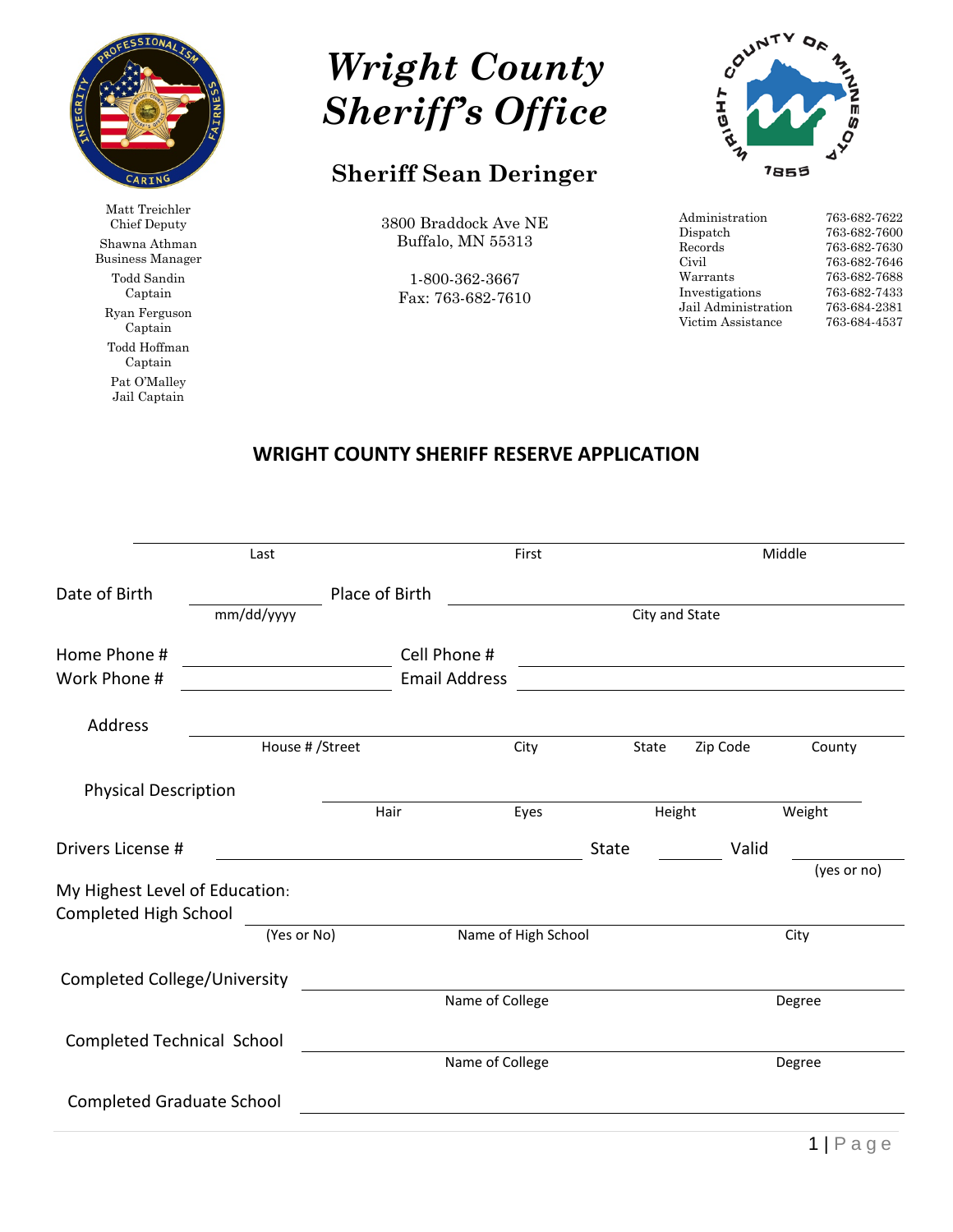|                                                                                                                                                                                                                                |                    | Name of College |         |       | Degree      |  |
|--------------------------------------------------------------------------------------------------------------------------------------------------------------------------------------------------------------------------------|--------------------|-----------------|---------|-------|-------------|--|
| My Occupation is:                                                                                                                                                                                                              |                    |                 |         |       |             |  |
| Present Employer:                                                                                                                                                                                                              |                    |                 |         |       |             |  |
| <b>Employer Address</b>                                                                                                                                                                                                        |                    |                 |         |       |             |  |
|                                                                                                                                                                                                                                | Street             | City            | State   |       | Zip Code    |  |
| <b>Supervisors Name</b>                                                                                                                                                                                                        | Contact Phone #    |                 |         |       |             |  |
| Previous Residence Addresses (Past 10 Years):                                                                                                                                                                                  |                    |                 |         |       |             |  |
| House #                                                                                                                                                                                                                        | <b>Street Name</b> |                 | City    | State | County      |  |
|                                                                                                                                                                                                                                |                    |                 |         |       |             |  |
|                                                                                                                                                                                                                                |                    |                 |         |       |             |  |
|                                                                                                                                                                                                                                |                    |                 |         |       |             |  |
|                                                                                                                                                                                                                                |                    |                 |         |       |             |  |
|                                                                                                                                                                                                                                |                    |                 |         |       |             |  |
|                                                                                                                                                                                                                                |                    |                 |         |       |             |  |
|                                                                                                                                                                                                                                |                    |                 |         |       |             |  |
| What Hours are you available:                                                                                                                                                                                                  |                    |                 |         |       |             |  |
|                                                                                                                                                                                                                                |                    |                 |         |       |             |  |
| Do You Have First Aid Training: (What Level): \\connection \\connection \\connection \\connection \\connection \\connection \\connection \\connection \\connection \\connection \\connection \\connection \\connection \\conne |                    |                 |         |       |             |  |
|                                                                                                                                                                                                                                |                    |                 |         |       |             |  |
| List Four References:                                                                                                                                                                                                          |                    |                 |         |       |             |  |
| Name<br>$\mathbf{1}$                                                                                                                                                                                                           |                    |                 | Address |       | Telephone # |  |
| $\overline{2}$                                                                                                                                                                                                                 |                    |                 |         |       |             |  |
| 3                                                                                                                                                                                                                              |                    |                 |         |       |             |  |

## List Law enforcement Officers you know, if any:

| Deputy or Officer | Department | Contact number |
|-------------------|------------|----------------|
|                   |            |                |
|                   |            |                |
|                   |            |                |
|                   |            |                |

## What Social Media site do you use?

4